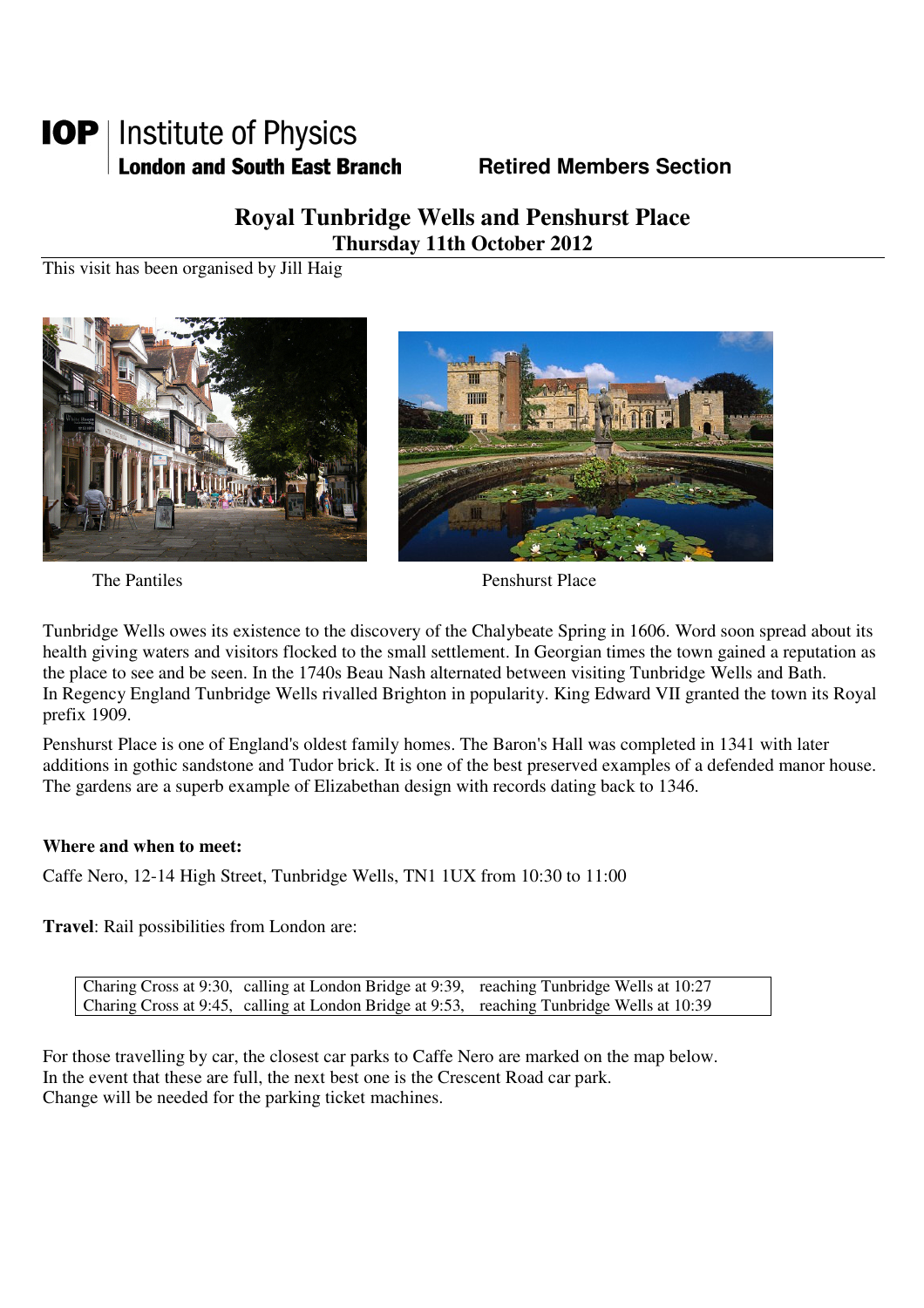#### **Timetable**

| 10:30 | Assemble in the Cafe Nero in the High Street                                       |
|-------|------------------------------------------------------------------------------------|
| 11:00 | Blue Badge guided tour of Tunbridge Wells. There will be some hills to walk up.    |
| 12:00 | Lunch at Wetherspoons, which is in the Opera House                                 |
| 13:30 | Drive to Penshurst Place. Lifts will be available. Postcode TN11 8DG               |
| 14:30 | Tour of Penshurst Place. The Garden Tea Room offers a large range of refreshments. |
| 17:00 | Return to Tunbridge Wells. Lifts will be available                                 |
|       |                                                                                    |

| Cost            | £16, not including lunch |                           |
|-----------------|--------------------------|---------------------------|
| <b>Contacts</b> |                          | John Belling 07986 379935 |
| Late arrivals   | Jill Haigh               | 07901 952631              |